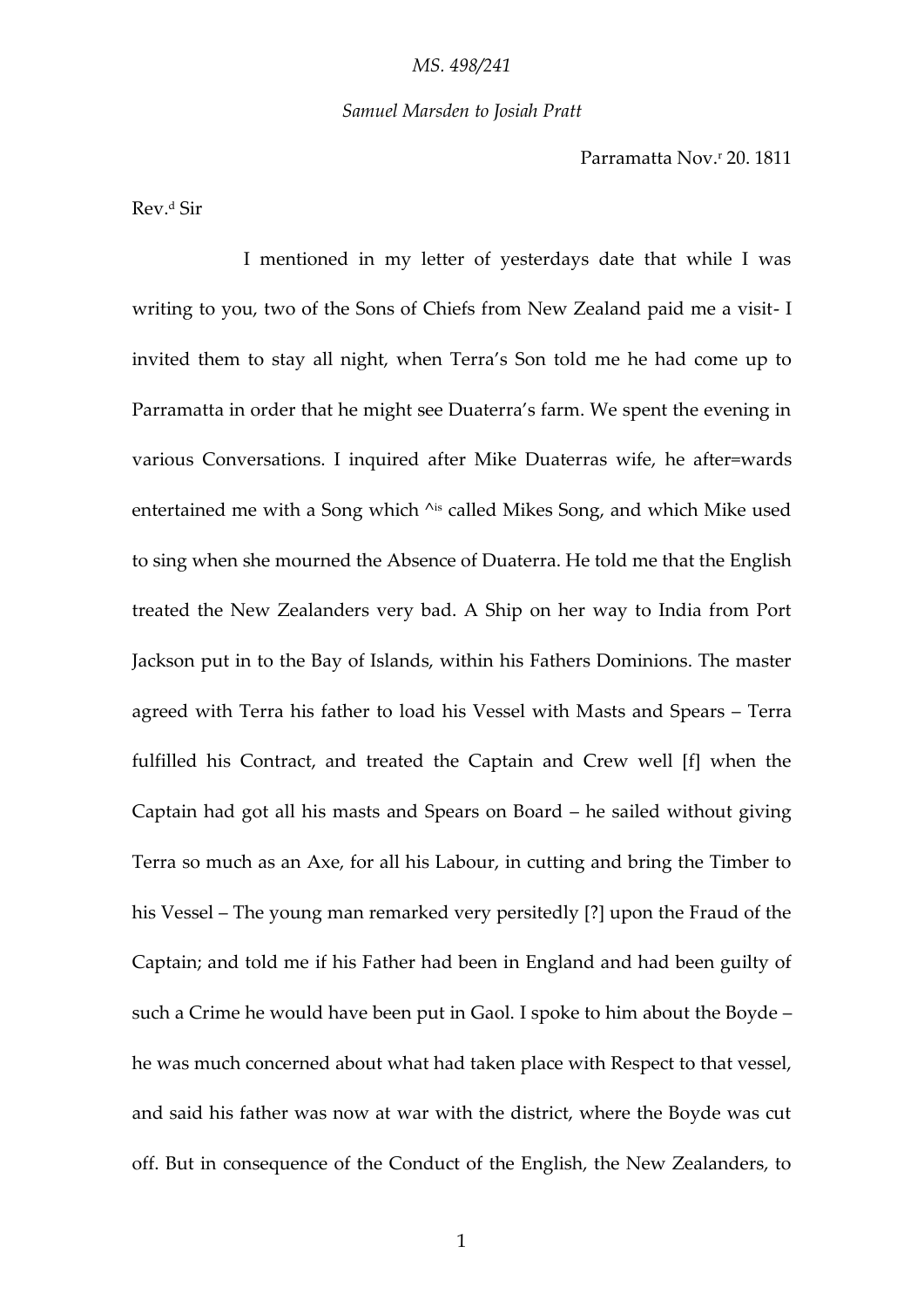# *Samuel Marsden to Josiah Pratt*

use his own Expression, thought the English had brought the Devil with them who would kill all the men in New Zealand. Terra had sent his Son to Port Jackson to see if he could learn any thing, or obtain any useful Articles. He had entered on Board a sealing Vessel, which proceeded from New Zealand to Macquarrie's Island [f] He was put on Shore there along with a Gang of men, and the Vessel returned to Port Jackson – Their Provisions were soon all expended; and the Part were compelled to live on the Eggs of Sea fowls and Sea Elephant Tongues – This Island is situated but south of his own Climate, and very cold. Here his sufferings were great for about ten months according to his statement from Hunger and Cold. The owners live at Port Jackson – what he has received from them he tells me is one Shirt, an Handkerchief and one Pair of Trousers, all which he had one, and all he hopeful with three shillings in money from thins [?] I shall see him redressed in this. I asked him how he was employed – he answered – I was a King in New Zealand, but now I am a Cook at Port Jackson – I make fires on Board of the Ship and on Shore, and cook in both places. When I return (he added) my father will say, Coweetee Teetooei (for that is his name) what have you brought me? What have you learned? What kind of a master had you? I tell him I brought nothing, I learn nothing white man at Port Jackson make me a [f] Cook. My father will be very angery with me. I a King at Home, I a Cook at Port Jackson. I told him I would inquire into his complaint, we had much more interesting Conversation. This morning I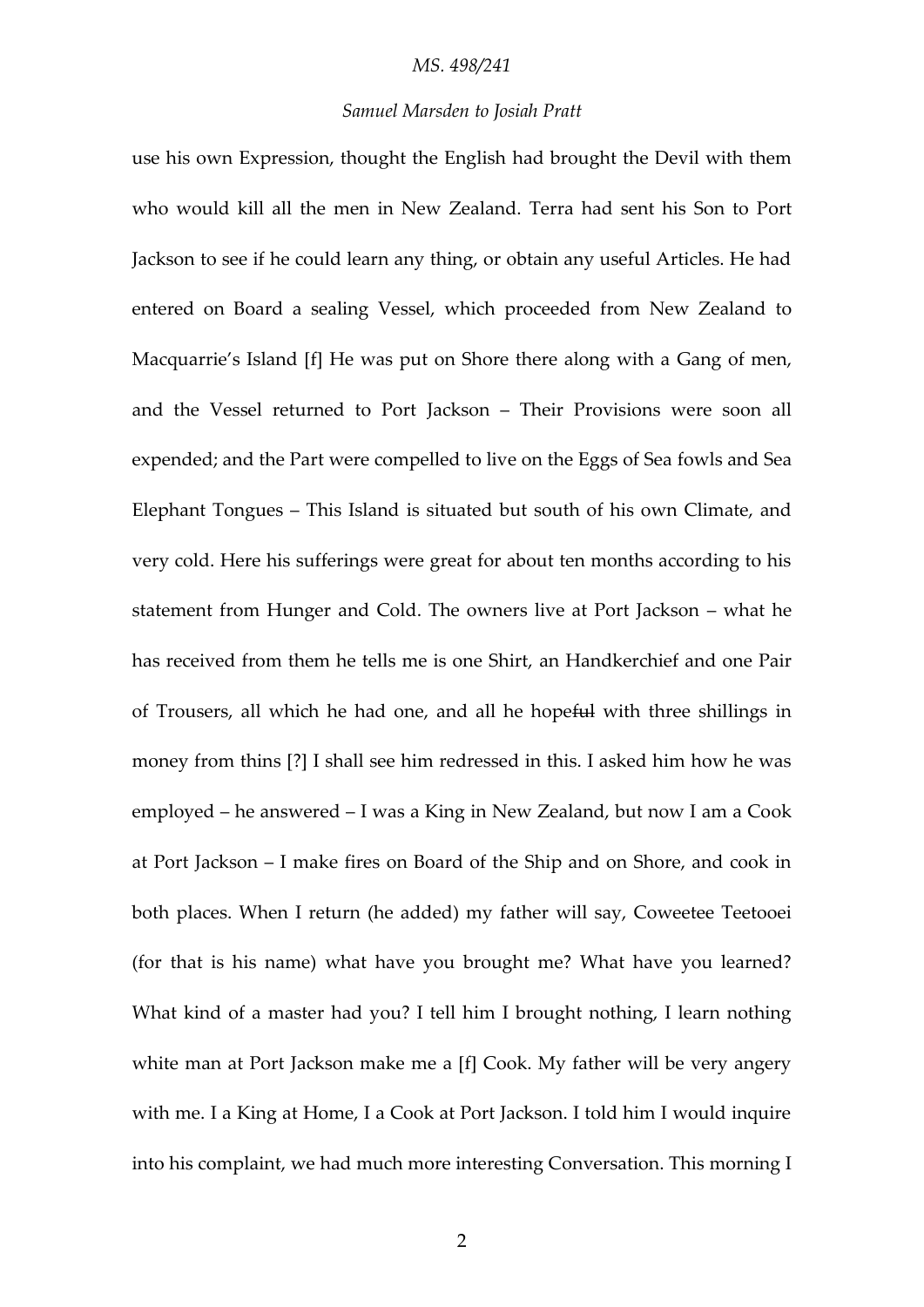# *Samuel Marsden to Josiah Pratt*

took them in my Chaise to see Duaterra's farm, when they beheld his wheat just ripe, his pease beans &c, they were highly gratified, and in a few minutes I observed them making a fire across my farm and cutting notches with a Knife in the stumps of the trees – I inquired what they were doing – they told me they were marking out a farm for Toweetee- Teetooa, that he would return to New Zealand the first opportunity, and bring one hundred men to work upon the farm. I told him I would give him as much land as he liked, and he might begin to morrow. I think he will try what he can do – if he can not return for assistance. In going along in the Chaise one of them told me that Englishman swear much, that this was very bad – that he had never sworn an oath in his life  $-[f]$  if he sho.<sup>d</sup> swear at a tree, or a man, or woman or at any thing, his father would punish him very much, I asked him why New Zealand men did not swear – he answered, because when they died they would go to God, and he would send them to the Devil who would tattow them, and burn them. The two years that Duaterra was with me I never heard him swear, nor any one of his three comp=anions. The more I see of these people, the more I am pleased with, and astonished at their moral Ideas, and Characters. They appear like a superior Race of men. Was Christianity once received amongst them, New Zealand would be one of the finest parts of the Globe. As I have already mentioned Agriculture will meet their wants, and find them constant Employment – and probably tend more than any other natural. Cause to reconcile the different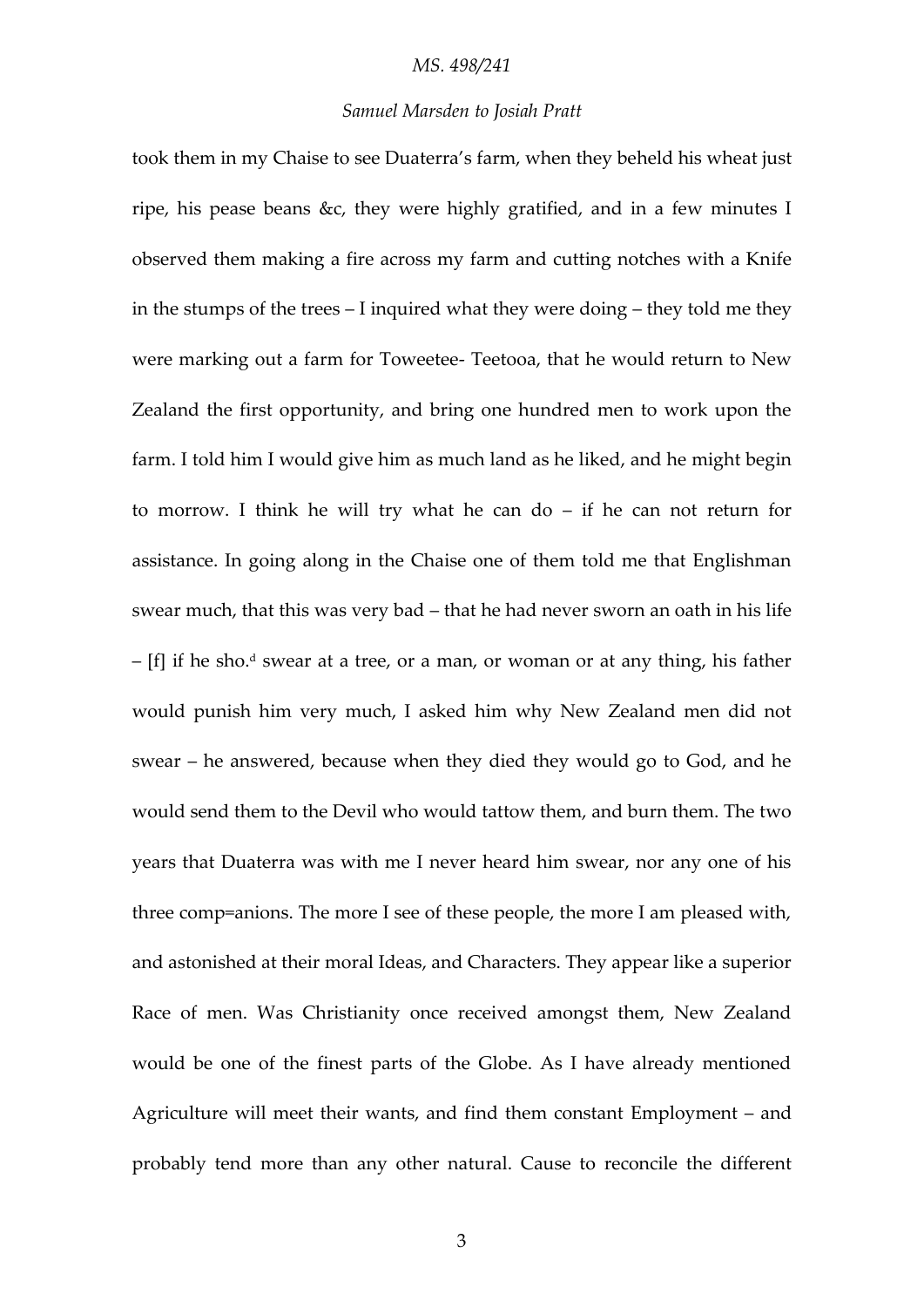# *Samuel Marsden to Josiah Pratt*

Tribes, and prevent their wars – Growing no Grain, and nothing but Potatoes, without manure, must impoverish their funds – and compel them to trespass upon [f] one anothers Estates in order to attain food for their Support – All who are acquainted with Agriculture know that Potatoes alone (and without manure) will soon exhaust the richest Soil. If the inhabitants of England were to live upon fish and Potatoes, there would be hard fighting some times for a little Ground. A very great Chief lately named Mucā, Uncle to Duaterra, was obliged for the Support of himself and Subjects to go into another Chiefs district to grow Potatoes, which brought on a war, in which he and many of his men were slain – They now grow a little maize, If they acquire the Knowledge of growing wheat, Pease, Beans, Vegitables, &c &c. The different Seasons will supply them with different food, which would prove the greatest temporal Blessing to them. I shall go myself to New Zealand if providence should open my way. At least I have the most ardent wish, should that wish ever be gratified – [f] I rely much upon Duaterra – I think he will do great things in this respect. I shall try to get one of their Priests over if I can, and see what can be made of him. A school for them we must have here and  $M$ <sup> $*$ </sup>-Kindall M<sub></sub><sup>r</sup> Kendall, may come the first opportunity –

## I am

# Dr . Sir

#### Yours most respectfully